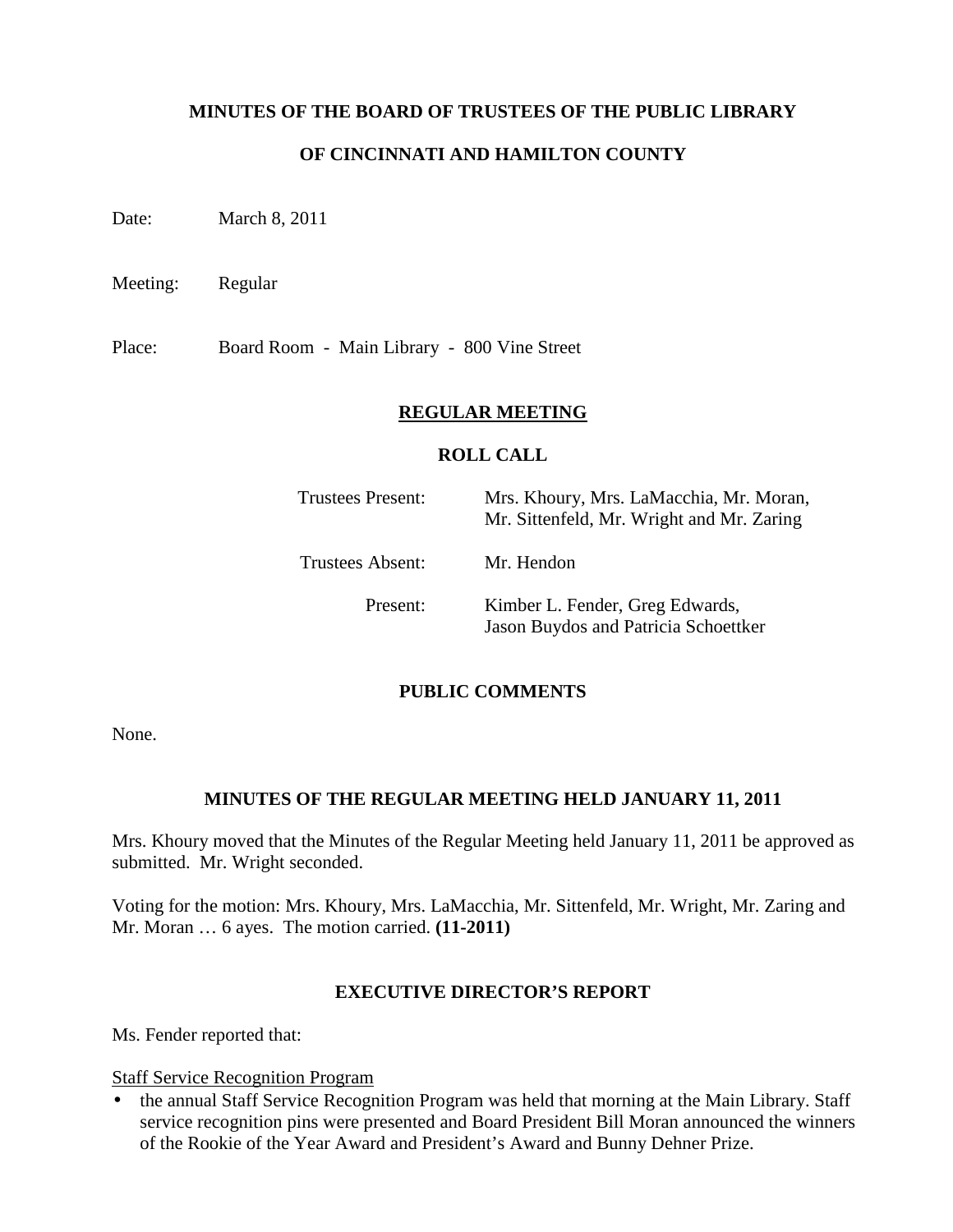# LSTA Grant Applications – Conservation Lab & Microform Digitization

- the Library is partnering with the University of Cincinnati (UC) in applying for a Library Services and Technology Act (LSTA) Grant to build a joint Conservation Lab. The lab would serve both the Library and UC, plus bid for conservation work from other organizations. Under this partnership, UC would provide their current Conservation Lab space, staff and some lab equipment. The Library would hire and provide a full time Conservator and our current conservation staff. Both organizations would split supply costs and income from outside conservation work on a 50/50 basis. If funded, the grant would provide \$81,012; a local match of \$27,004.72 would be split between UC and the Library (\$13,502.36 each). A Memo of Understanding will ensure that each partner's responsibilities are clearly defined and that no Library funds are spent on UC.
- in October 2010, the Library applied for an LSTA Grant to purchase a Flexscan microform scanner to expand its digitizing capabilities to include microfilm and microfiche. If funded, the grant would provide \$24,000. The Library would be responsible for the \$8,000 local match and remaining \$41,850 cost. In anticipation of grant approved by the State Library Board on March 31, Ms. Fender requested authorization for the Board President to sign the contract with the State Library to allow the grant to begin before the May Board meeting.

# Ohioana Book Festival

• The Ohioana book Festival will be held this year on May 7 at the State Library of Ohio. As a Festival partner, Library staff will assist with the programs and the nearly 100 participating Ohio authors.

Staff Association Officers

• newly elected Staff Association officers for 2010-2011 are:

| President:      | Stephen Headley, Magazines & Newspapers |
|-----------------|-----------------------------------------|
| Vice President: | Linda Schroeder, Sharonville Branch     |
| Treasurer:      | Nancy Greenlee, Library Services Office |
| Secretary:      | Sharon Brandt, Library Services Floater |

"Remaking One of the Nation's Busiest Main Libraries"

• an article written by Assistant Director, Library Services, Greg Edwards and Central Region Manager Paula Brehm-Heeger entitled "Remaking One of the Nation's Busiest Main Libraries" was chosen for First Place in the annual *Public Libraries* feature article contest. The is presented during the Public Library Association President's Program at the ALA Annual Conference.

# State Library Board Retreat

• at the invitation of our Board, the State Library of Ohio Board and staff will hold their annual retreat at our Library on April 28 and 29. Library staff will showcase our digitization, daguerreotype display, and Early Learning Express program – all projects funded through LSTA grants awarded by the State Library Board and administered by the State Library. She invited the Board to join them for lunch on Thursday, the afternoon presentation by our staff, dinner and tour on Thursday or for breakfast Friday morning.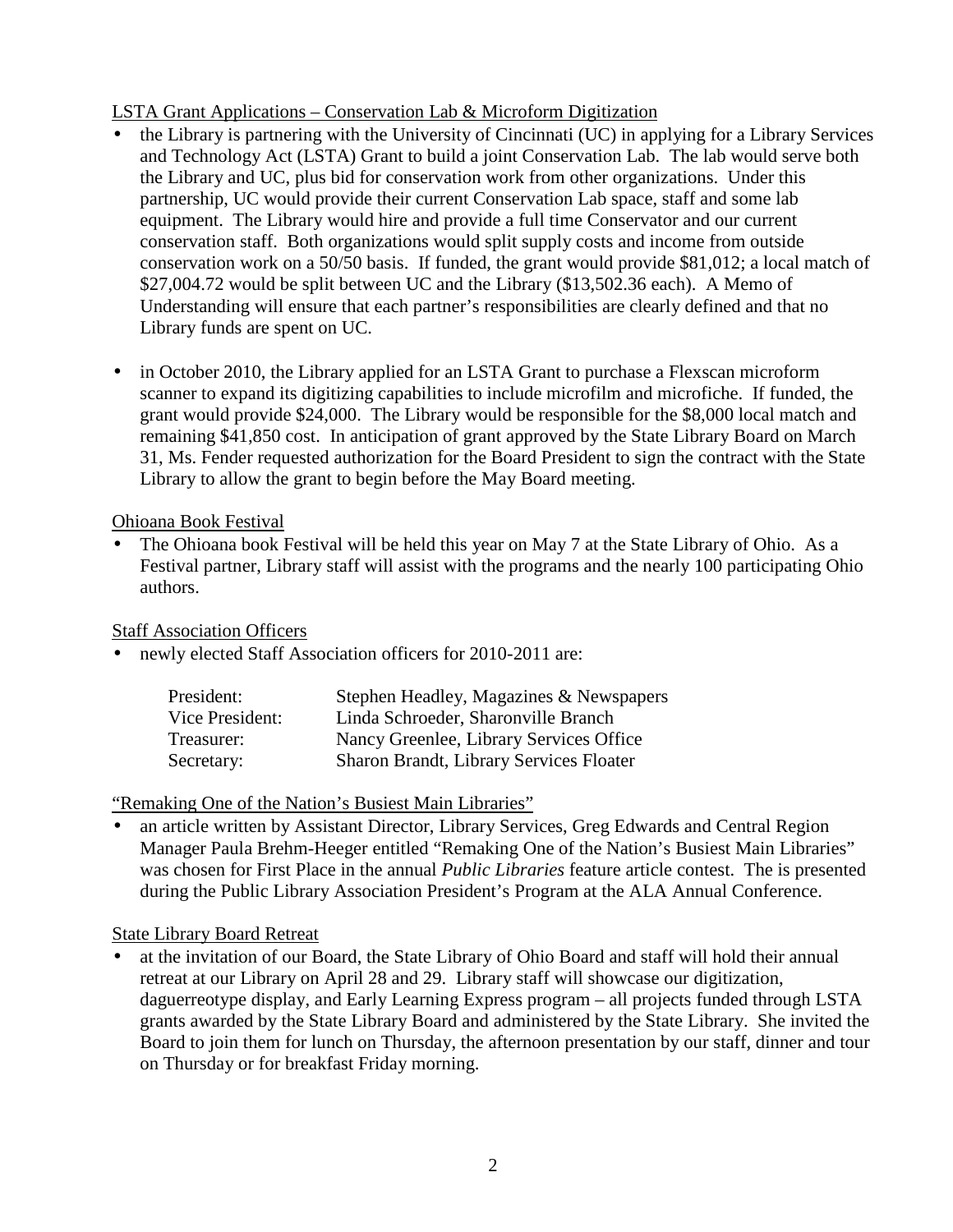### Asherah Bealer Gift of Artwork

• Asherah Bealer attends the School for Creative and Performing Arts and is a self taught Manga artist. A regular visitor to the West End Branch, Asherah has shown her appreciation for the Library by donating a drawing. Branch Manager Melissa Franek framed and matted this illustration and would like to hang it in the teen area of the West End Branch. Ms. Fender requested that the Board approve acceptance of this gift.

### Library Board Meeting Schedule

• at the request of the Board, staff investigated monthly meeting requirements and determined that State law only requires the Board to hold an organizational meeting in January to elect officers and appoint and fix compensation for the Fiscal Officer. The Board Bylaws add to that requiring the Board to appoint and fix compensation for the Executive Director and requiring the Executive Director to make an annual report of the operations of the Library.

Should the Board choose to reduce the frequency of meetings, Ms. Fender proposed the following schedule for the remainder of 2011:

> Tuesday, May 10 Tuesday, August 9 Tuesday, October 11 Tuesday, December 13

### **Staff Compensation**

in response to a question raised at January meeting, our staff compensation can be compared with other libraries using survey data obtained from the Ft. Wayne Salary Survey, the State Library of Ohio and the Public Library Data Service and through union contracts from other libraries, professional resources and market assessments.

Public sector staff has been criticized recently in the media and General Assembly for receiving compensation above that of their private sector peers. One report from the Buckeye Institute entitled *The Grand Bargain is Dead* compares the total annual cost of median state and private employees. Ms. Fender added the median cost of a Library employee to their chart:

| Compensation | <b>State Employee</b> | Private Employee | Library Employee |
|--------------|-----------------------|------------------|------------------|
| Wages        | \$47,507              | \$38,126         | \$32,198         |
| Retirement   | 6,651                 | 1,906            | 4,508            |
| Health       | 10,312                | 8,783            | 7,560            |
| Sick Pay     | 1,581                 | 395              | 1,581            |
| Total        | \$66,051              | \$49,210         | \$45,847         |

Our total median cost is lower than even the private sector by \$3,363. In actual wages, Library staff lag behind state employees by more than \$15,000 and private employees by a still sizable \$6,000. For this reason, we are undertaking a compensation review to compare our salary schedule, paid time off, job descriptions and all other aspects of compensation to jobs outside the library sector, within the library sector and within the Library.

#### Strategic Plan Action Plan

• the ideas generated by nearly 200 staff members who attended an Idea Workshop have been reviewed and those that best fit our strategic direction have been incorporated into the Action Plan for our Strategic Plan.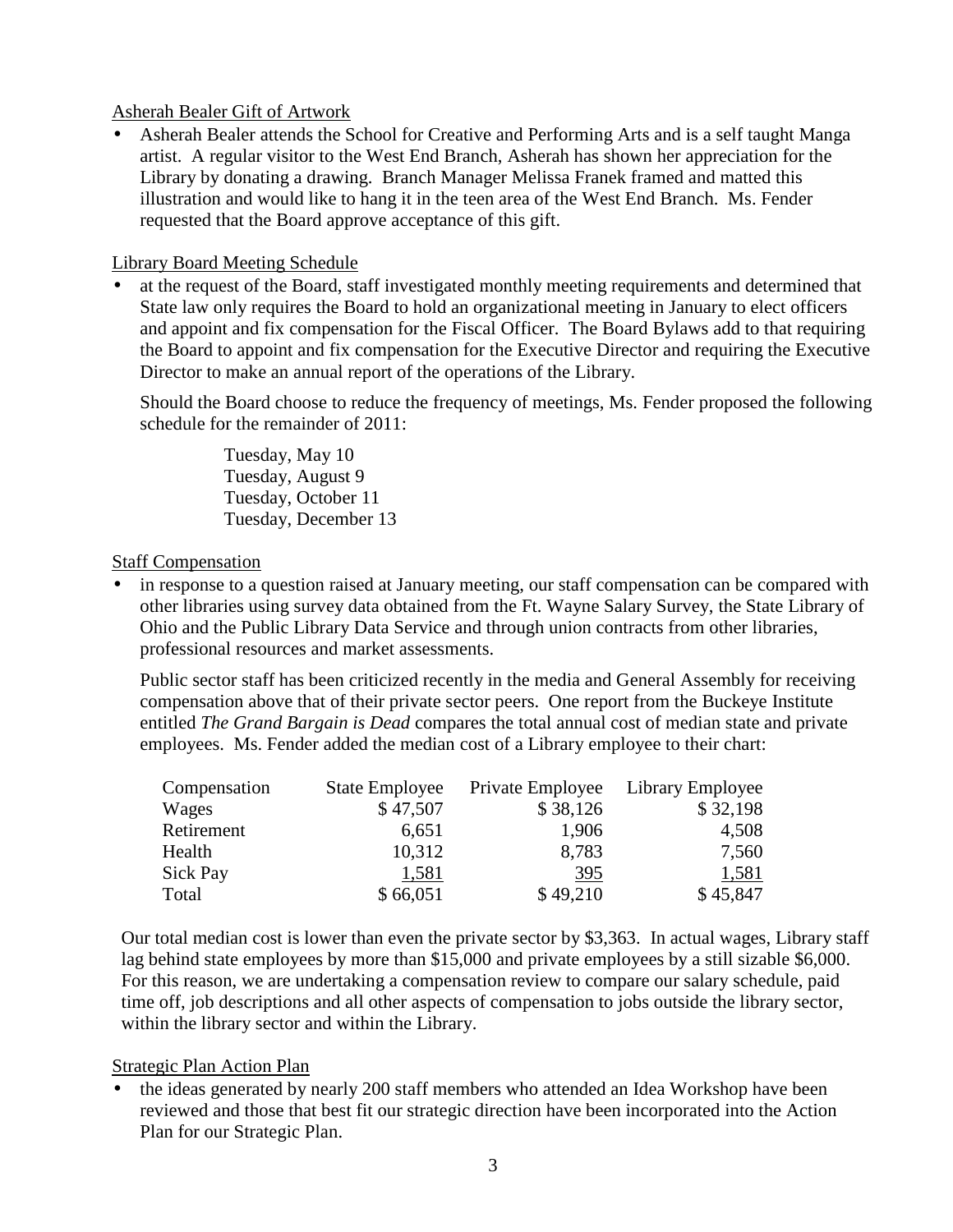OrangeBoy, the consulting firm that identified the cardholder clusters that form the basis for the plan, will assist with the measurement of success throughout the year. The primary measurement tools will be movement among the clusters and customer satisfaction surveys.

While the Action Plan is expected to take about 18 months to complete, work has already begun:

- A review of staff compensation is underway.
- MP3 players are being purchased for sale at branch libraries, making it easier and affordable for the public to listen to digital books.
- A new database of digital music, Freegal, is being added to the collection to offer a digital alternative to CDs.
- Policy changes like cards that only expire after a period of inactivity and new card types for children, digital and Internet users are under development.
- Library staff met with Sirsi/Dynix to discuss software enhancements that would make Library use easier and more convenient and with Overdrive about digital books for libraries.
- Nearly 50 classes on using e-readers are scheduled through May and we are working with a donor to acquire e-readers to use as prizes for the Summer Reading program.
- We are adding email overdue notices for the date items are due and will urge more cardholders to move to email notification.
- The addition of homework assistants at 8 branches will expand our homework assistance and we plan to increase the number of branches again when school resumes in the fall.
- With the anticipated receipt of a new LSTA grant for digitization, we will expand digitizing to microform.
- We have increased the number of copies purchased for high demand titles, monitor our hold to copy rations weekly and purchase high demand titles in digital format whenever possible.
- We are compiling a listing of our services for residents with visual impairments.
- New program standards were introduced in February.

# Streetcar Route

• the streetcar route through downtown Cincinnati will include a stop at the Main Library.

# Library Leadership Ohio

• our Library is submitting a proposal to facilitate the next Library Leadership Ohio (LLO), a leadership development program for library staff in Ohio.

# Digital Content Changing Library Operations

• As of February 2011, digital borrowing, growing at an unprecedented rate of 200%, is ahead of the borrowing at 15 branch libraries. To keep pace with such fast growth in a very short period of time, we have increased our purchasing in digital formats. But adding new formats without an increase in funding demands that careful purchasing decisions be made. We are also helping our customers learn how to use their new e-book readers through online instructions and hands-on classes and we are expanding into new areas of digital content, including the Freegal digital music database.

Publishers are forcing changes that impact libraries. HarperCollins announced that only 2 of their 150 spring audiobook titles will be published on CD. Further, that library-owned copies of their titles would "expire" after 26 circulations, forcing libraries to purchase the same title multiple times if it proved popular. While we think 26 may be too low, we understand some limit is necessary if publishers are to continue to sell to libraries.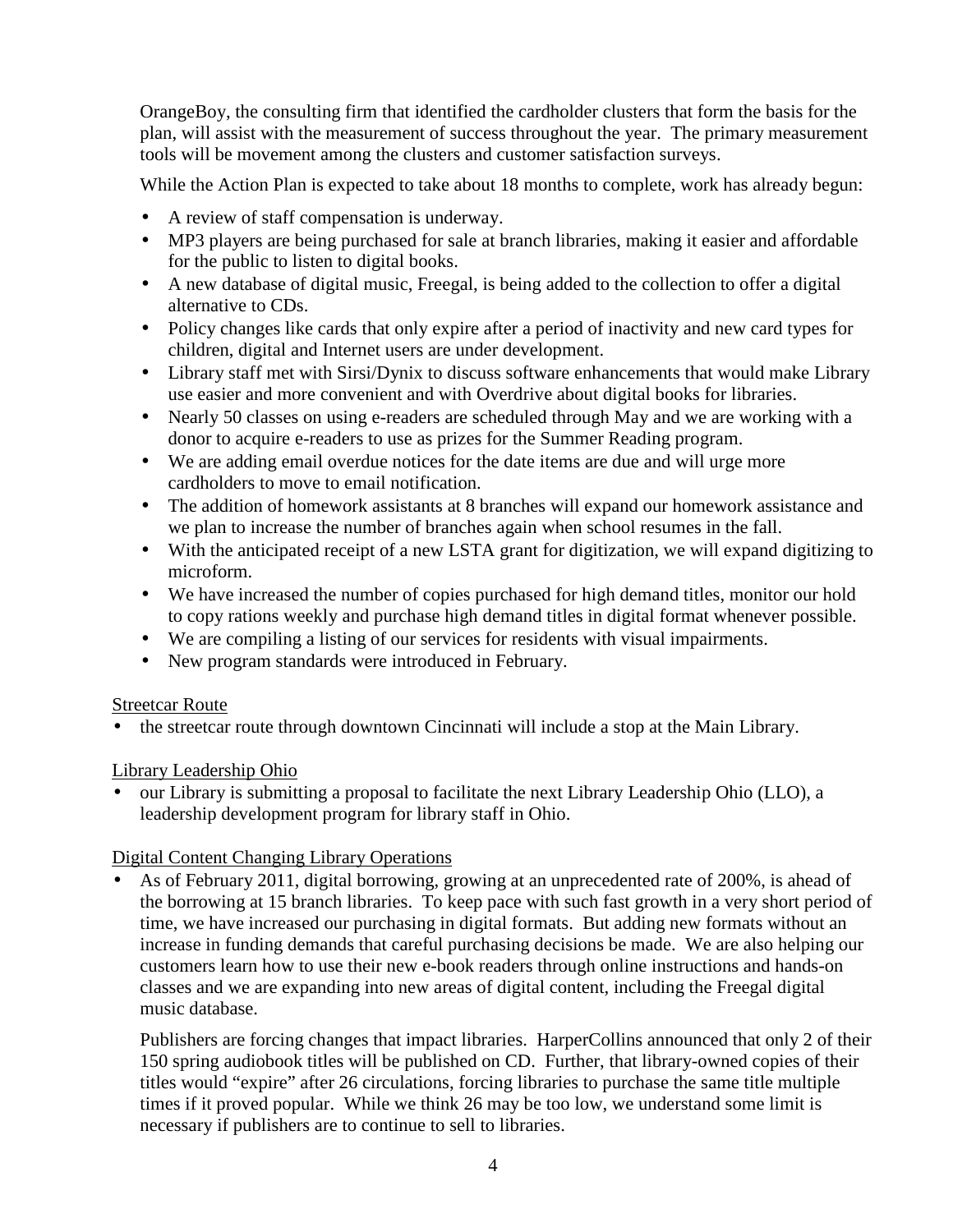At the conclusion of Ms. Fender's report, Mrs. LaMacchia announced that an anonymous donation of \$30,627 for the purchase of Nooks for Summer Reading prizes would be made through Greater Cincinnati Foundation in honor of Kim's work with the Girl Scouts.

Mr. Wright moved that the Executive Director's Report be approved as submitted, including approval to execute an agreement with the State Library for LSTA funding for microform digitization (if the grant is awarded), acceptance of artwork donated by Asherah Bealer for West End Branch, and approval of a revised Board meeting schedule for the remainder of 2011 (May, August, October and December). Mrs. Khoury seconded.

Voting for the motion: Mrs. Khoury, Mrs. LaMacchia, Mr. Sittenfeld, Mr. Wright, Mr. Zaring and Mr. Moran … 6 ayes. The motion carried. **(12-2011)** 

# **LIBRARY SERVICES AND ADMINISTRATION COMMITTEE REPORTS**

# **LIBRARY SERVICES**

Mrs. Khoury introduced Todd Neal, Safety and Security Manager.

# Security Service Changes

Todd Neal spoke to the Board about changes underway across the system to ensure greater consistency in the handling of security-related incidents and to present a more customer-friendly appearance at the Main Library. A *Security Philosophy* was developed to emphasize the key points of the Library's approach to security, including proactively addressing minor behavior issues before they escalate, minimizing disruption to the Library while handling incidents, working with minor offenders to find ways to keep them in the building and writing detailed and objective incident reports. To enhance and clarify our *Standards of Library Behavior,* a team will work over the next two months to identify common incidents, then outline how each should be addressed. He also informed the Board that Main Library Security Officers began wearing new uniforms of khaki pants and oxford shirts on March 7.

Mrs. Khoury reported that:

# ALA/NEH Civil War Grant

• the Library is applying for a grant from the American Library Association and the National Endowment for the Humanities to participate in a national book discussion program entitled, Let's Talk About It: Making Sense of the American Civil War - a scholar-led reading and discussion program for public audiences commemorating the  $150<sup>th</sup>$  anniversary of the Civil War.

# Literacy & Homework Support – Education & Homework Support

• beginning in April, the Literacy & Homework Support department name will change to Education and Homework Support to be broader in scope, and, most importantly, more accurately reflect the department's services – homework assistance, GED practice testing, support and training for inhome certified day care providers through the Early Learning Express program and Kindergarten Readiness Assessment testing.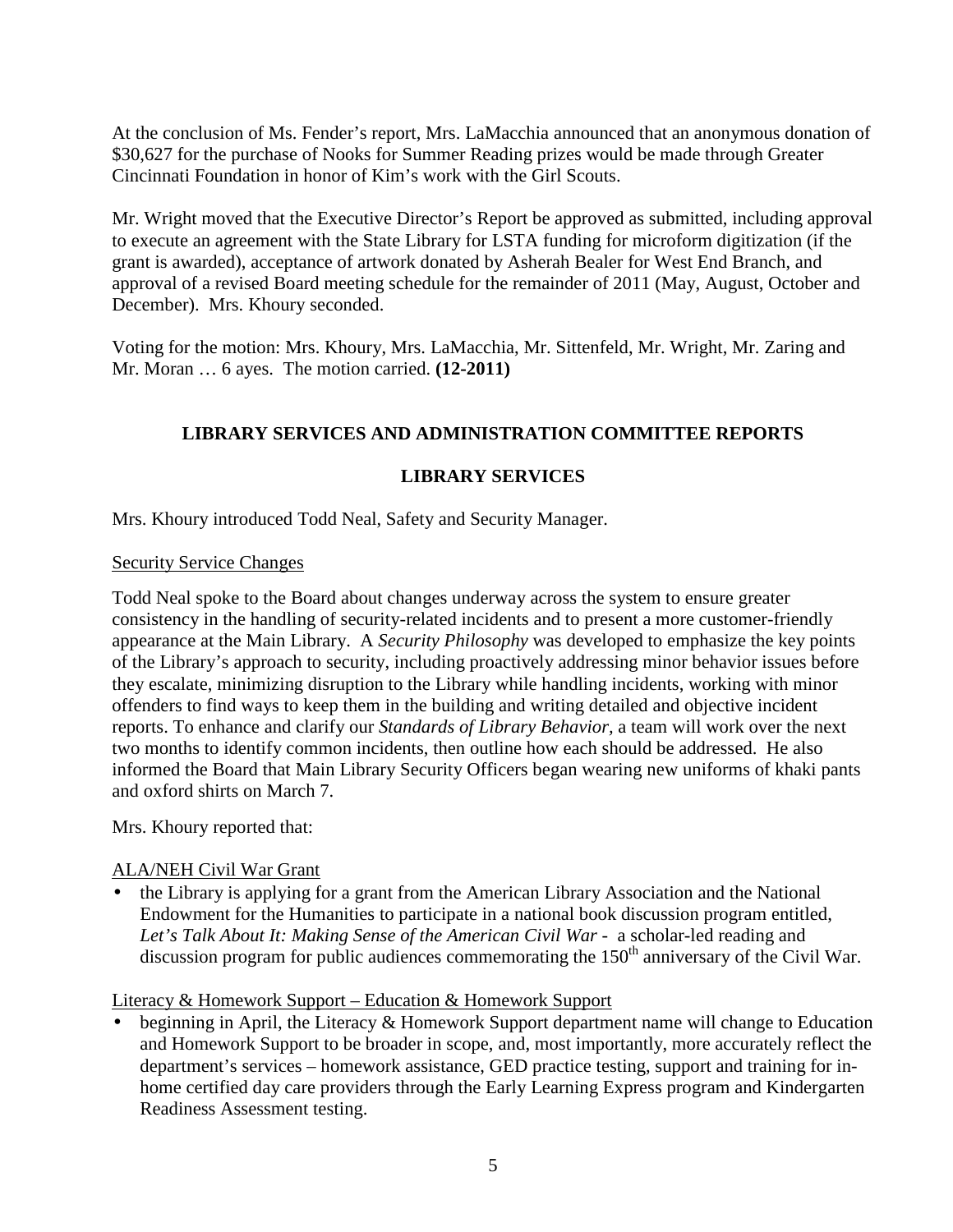# Universal Class

Mr. Edwards reported that a new database called *Universal Class,* which was added to the Library's collection earlier this year, makes available to cardholders over 500 video-based online courses with real instructors. The courses cover a wide range of topics, including business, office skills, general education, home schooling and self-help. Specific classes include wedding planning, time management, spelling, Microsoft Office and caring for seniors. Library cardholders can enroll in up to five classes and take up to six months to complete each one.

### Mrs. Khoury reported that:

### Magazines & Newspapers Department Circulating Magazines

• the number of magazines customers may check out from the Main Library will increase this summer. Approximately 150 titles from the Magazines and Newspapers Department, many of which are unique to the Main Library, will begin circulating. Titles include: Digital Photo -- a popular magazine about digital cameras and digital photography, Hola! -- a popular Spanish language newsweekly, Hollywood Reporter -- a well-known trade magazine for the television and movie industry and Running Times -- a magazine for recreational runners.

### Bike Friendly Destinations Program

• the Library is a participant in the Bike Friendly Destinations program, which was initiated in Cincinnati last summer to increase the use of bicycles for work, shopping or neighborhood errands. As a participant, the Library will be listed on Bike Friendly Destinations promotional material and will be mentioned as a "bike friendly" destination during a city wide kick-off event on May  $2<sup>nd</sup>$ . The Library will make available to customers and staff members informational materials such as the *Cincinnati Bike Resource Guide* and the Popular Library Department will host programs related to the topic.

#### Readers' Advisory E-Newsletter

• Library Services is developing an e-newsletter designed by and for the individual subscriber. Subscribers will select from a list of subjects, genres, or topics, then, each month, new titles added to the catalog will be pulled programmatically and populate the newsletter based on the user's interest. Currently, the Library sends *eLinks* to over 140,000 cardholders and subscribers each month. This new e-newsletter is designed for a smaller but more focused group of users who are passionate about their use of Library materials.

# Mr. Edwards reported that:

#### Library Usage

- overall circulation in February increased by 6.1%, with Main Library increasing 13%, branches 2%. Year-to-date usage is up 7.1%. Downloadable usage increased 199% over the same month last year and, for the first time, accounted for over 1% of total circulation and out-circulated 15 branches.
- Additional statistics of note for the month include:
	- 16.4% increase in number of programs
	- 25.4% increase in program attendance
	- 15.5% increase in audiovisual circulation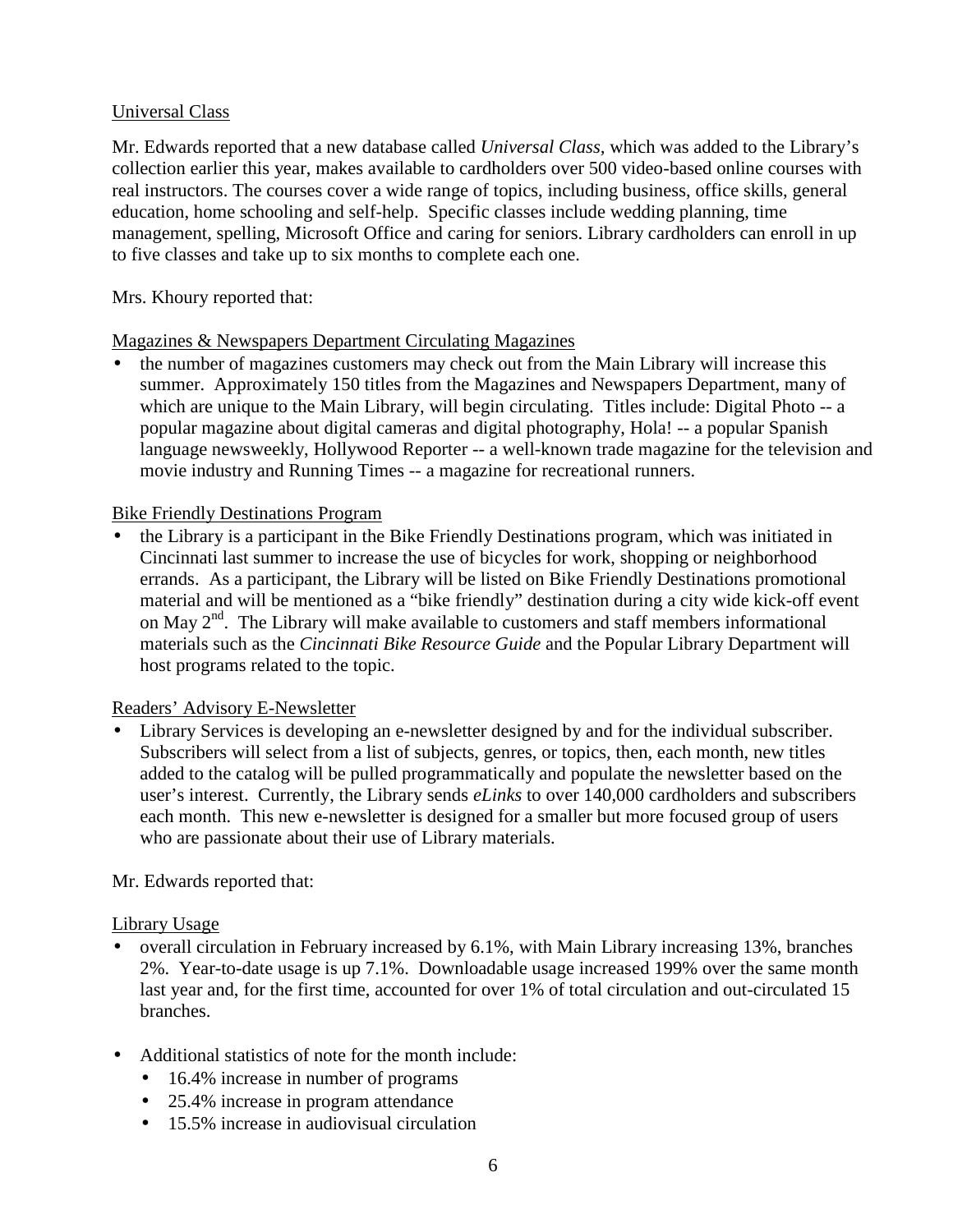- 359,789 active cardholders
- 5% increase in the number of holds checked-out
- 12.8% increase in DVD circulation
- 548,820 visits to Main and branches
- 97,576 PC usage sessions
- the top circulating items and statistical reports for the month of February 2011 were submitted.

## **ADMINISTRATION**

### Personnel Changes

Mrs. Khoury recommended that the Board approve the following personnel changes effective through March 5, 2011:

| <b>ACTION</b> | <b>AGENCY</b>                                    | <b>POSITION TITLE</b>                  | <b>FTE</b>        | <b>EMPLOYEE NAME</b>         | <b>EFFECTIVE</b><br><b>DATE</b> |
|---------------|--------------------------------------------------|----------------------------------------|-------------------|------------------------------|---------------------------------|
| Retirement    | <b>Outreach Services</b>                         | <b>LSA III</b>                         | 1.00              | Davis, Carolyn A             | 02/28/11                        |
| Retirement    | Literacy & Homework<br>Support                   | Literacy & Homework Support<br>Manager |                   | 1.00 Scahill, Kathleen A.    | 01/31/11                        |
| Retirement    | Wyoming                                          | <b>Branch Manager II</b>               | 1.00              | Shannon Horvath, Eileen      | 02/28/11                        |
| Retirement    | Shipping & Receiving                             | S & R Clerk I                          |                   | 1.00 Whipple, Douglas B.     | 01/21/11                        |
| Promotion     | Literacy & Homework<br>Support                   | Literacy & Homework Support<br>Manager |                   | 1.00 Armour, Keith           | 02/06/11                        |
| Promotion     | <b>Support Services</b>                          | <b>Support Services Clerk</b>          | 1.00              | Boyd, Richard C              | 01/23/11                        |
| Promotion     | Virtual Information Center LSA III               |                                        |                   | 1.00 Brannin, Alder M.       | 01/09/11                        |
| Promotion     | Popular Library                                  | Reference Librarian I                  |                   | 1.00 Cooper, Stephanie D.    | 01/09/11                        |
| Promotion     | <b>Green Township</b>                            | <b>LSA III</b>                         |                   | 1.00 Dryer, Tonya L.         | 02/06/11                        |
| Promotion     | Virtual Information Center LSA II                |                                        |                   | 1.00 Dumont, Sally K.        | 01/09/11                        |
| Promotion     | Wyoming                                          | Library Services Ass't I               |                   | 1.00 Etterling, Catherine A. | 02/06/11                        |
| Promotion     | Literacy & Homework<br>Support                   | LSA II                                 |                   | 1.00 Eversole, Patricia K.   | 02/06/11                        |
| Promotion     | Norwood                                          | LSA <sub>II</sub>                      | 1.00              | Fields, Arleen               | 01/09/11                        |
| Promotion     | <b>Green Township</b>                            | LSA <sub>II</sub>                      |                   | 1.00 Funk, Kristina E.       | 02/20/11                        |
| Promotion     | <b>Monfort Heights</b>                           | LSA <sub>I</sub>                       |                   | 1.00 Getz, William J.        | 02/20/11                        |
| Promotion     | Processing                                       | Processing Assistant I                 |                   | 1.00 Griffith, Ashley N.     | 02/06/11                        |
| Promotion     | Virtual Information Center LSA II                |                                        |                   | 1.00 Harris, Darryl L.       | 01/09/11                        |
| Promotion     | <b>Cataloging Services</b>                       | Copy Cataloger                         |                   | 1.00 Hofstetter, Robin S.    | 01/09/11                        |
| Promotion     | Virtual Information Center                       | LSA <sub>I</sub>                       |                   | 1.00 Kleemeier, Mary R.      | 02/06/11                        |
| Promotion     | Acquisitions                                     | <b>Acquisitions Assistant I</b>        |                   | 1.00 Kopp, Paul D.           | 01/09/11                        |
| Promotion     | <b>Pleasant Ridge</b>                            | LSA II                                 |                   | 1.00 Kutcher, Paula B.       | 01/14/11                        |
| Promotion     | Deer Park                                        | Children's Librarian II                |                   | 1.00 Lamping, Mary E.        | 02/20/11                        |
| Promotion     | Virtual Information Center LSA I                 |                                        |                   | 1.00 McClanahan, Andrew W.   | 02/06/11                        |
| Promotion     | <b>Bond Hill</b>                                 | <b>Branch Manager II</b>               |                   | 1.00 Pearson, Drew D.        | 01/09/11                        |
| Promotion     | Processing                                       | <b>Processing Assistant I</b>          | 1.00              | Riley, Brian J.              | 02/20/11                        |
| Promotion     | Virtual Information Center Reference Librarian I |                                        | 1.00 <sub>1</sub> | Schultz, Allison R.          | 01/09/11                        |
| Appointment   | Avondale                                         | Children's Librarian I                 |                   | 1.00 Almer, Chelsea L.       | 02/20/11                        |
| Appointment   | Children's Learning<br>Center                    | LSA II                                 |                   | 0.50 Barta, Jeannette M.     | 02/20/11                        |
| Appointment   | Delhi Township                                   | <b>Student Shelver</b>                 | 0.30              | Bauer, Stuart J.             | 02/06/11                        |
| Appointment   | Genealogy & Local<br>History                     | LSA <sub>II</sub>                      | 0.50              | Gehring, Christina M.        | 01/23/11                        |
| Appointment   | Norwood                                          | LSA <sub>I</sub>                       | 0.50              | Graham, Cindy L.             | 02/20/11                        |
| Appointment   | <b>North Central</b>                             | LSA <sub>I</sub>                       |                   | 0.50 Juengling, Laura L.     | 01/09/11                        |
| Appointment   | <b>Circulation Services</b>                      | LSA <sub>I</sub>                       |                   | 0.50 Lang, Elizabeth M.      | $\overline{01/23/1}$ 1          |
| Appointment   | <b>Materials Retrieval</b>                       | Page                                   |                   | 0.50 Maier, Christopher B.   | 01/23/11                        |
| Appointment   | <b>Circulation Services</b>                      | LSA <sub>I</sub>                       |                   | 0.50 Meadows, Elizabeth L.   | 01/23/11                        |
| Appointment   | Virtual Information Center LSA I                 |                                        |                   | 0.60 O'Connell, Colleen M.   | 01/09/11                        |
| Appointment   | Popular Library                                  | Reference Librarian I                  | 1.00              | O'Connor, Martin J.          | 02/06/11                        |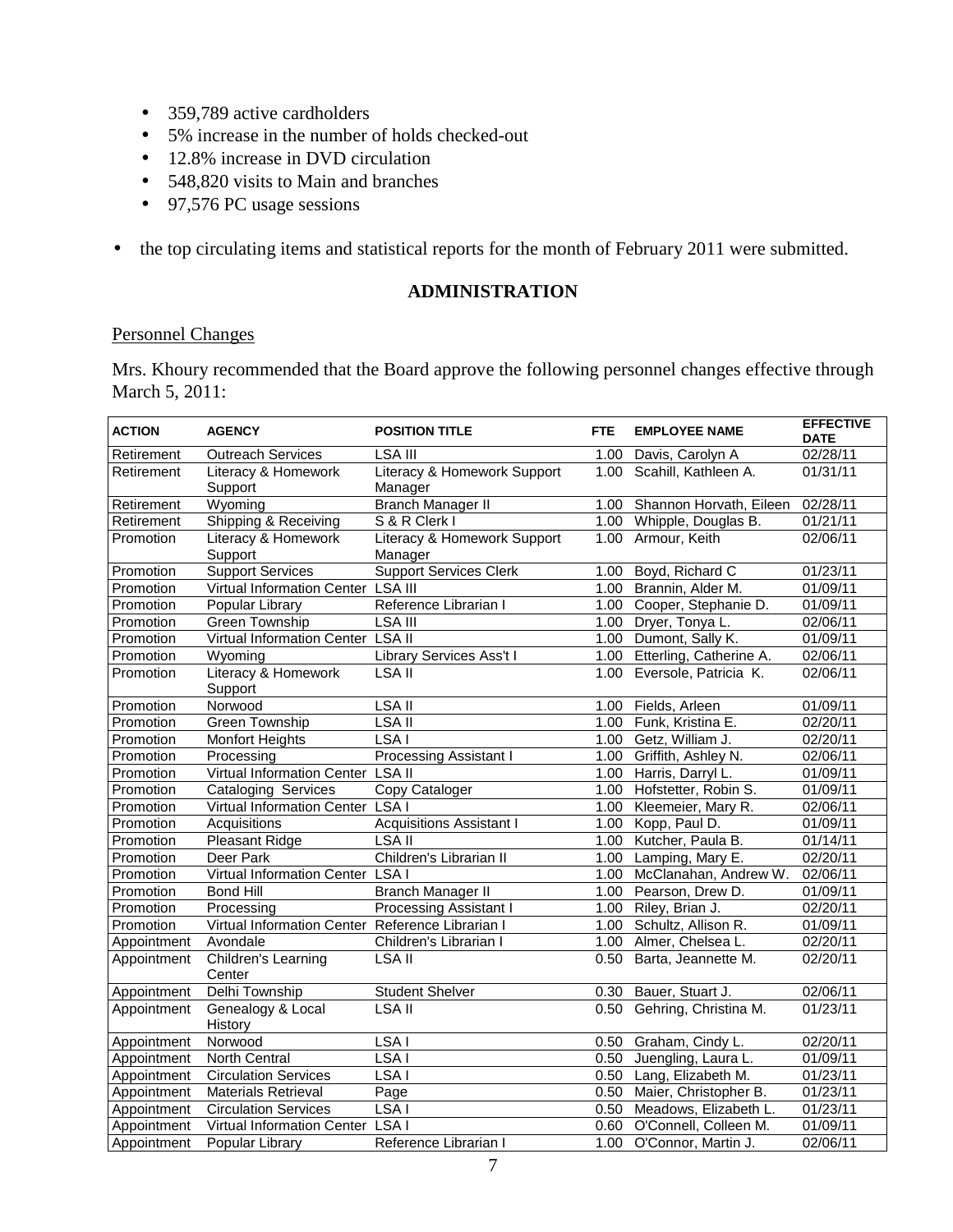| <b>ACTION</b> | <b>AGENCY</b>                                        | <b>POSITION TITLE</b>                 | <b>FTE</b> | <b>EMPLOYEE NAME</b>                  | <b>EFFECTIVE</b><br><b>DATE</b> |
|---------------|------------------------------------------------------|---------------------------------------|------------|---------------------------------------|---------------------------------|
| Appointment   | Madeira                                              | <b>Student Shelver</b>                | 0.30       | Penn, Shelby K.                       | 01/09/11                        |
| Appointment   | Virtual Information Center LSA I                     |                                       |            | 0.50 Rusche, Jennifer W.              | 01/09/11                        |
| Appointment   | Marketing &<br>Programming                           | Youth Services & Programming<br>Coor. |            | 1.00 Smiley, Diane                    | 01/09/11                        |
| Appointment   | Avondale                                             | <b>Branch Manager I</b>               |            | 1.00 Varley, Holly J.                 | 02/06/11                        |
| Appointment   | <b>Circulation Services</b>                          | LSA I                                 |            | 0.50 Walters, Chelsey N.              | 01/23/11                        |
| Appointment   | Harrison                                             | LSA <sub>I</sub>                      |            | 0.50 Ward, Adam C.                    | 01/09/11                        |
| Change        | Virtual Information Center Internet Site Coordinator |                                       | 1.00       | Bolek, Sandra C.                      | 01/09/11                        |
| Change        | Sharonville                                          | LSA I                                 | 0.60       | Eagan, Rachel B.                      | 01/09/11                        |
| Change        | Virtual Information Center LSA I                     |                                       | 0.50       | Early, Shamekko N.                    | 01/23/11                        |
| Change        | Virtual Information Center LSA I                     |                                       | 1.00       | Heim, Mona L.                         | 01/23/11                        |
| Change        | Virtual Information Center Reference Librarian I     |                                       | 1.00       | Jump, E. Troy                         | 01/23/11                        |
| Change        | Virtual Information Center LSA I                     |                                       |            | 0.50 Kennedy, Laura M.                | 01/23/11                        |
| Change        | Virtual Information Center Reference Librarian I     |                                       | 1.00       | Long, Amy C.                          | 01/09/11                        |
| Change        | Sharonville                                          | LSA I                                 | 0.70       | Mukuda, Julie S.                      | 02/20/11                        |
| Change        | Genealogy & Local<br>History                         | Reference Librarian I                 | 1.00       | Powers, Brian F.                      | 01/09/11                        |
| Change        | Virtual Information Center LSA I                     |                                       | 0.60       | Rust, Sarah M.                        | 01/23/11                        |
| Change        | Madisonville                                         | Branch Manager I                      |            | 1.00 Smith, Garrette E.               | 01/09/11                        |
| Change        | Virtual Information Center Web Developer             |                                       |            | 1.00 Snider, Sean M.                  | 01/09/11                        |
| Change        | Shipping & Receiving                                 | S & R Clerk I                         |            | 1.00 Todd, Matthew                    | 01/23/11                        |
| Change        | Virtual Information Center Web Developer             |                                       |            | 1.00 Wetmore, Brian B.                | 01/09/11                        |
| Departure     | <b>Monfort Heights</b>                               | <b>Student Shelver</b>                | 0.25       | Dektas, Caroline A.                   | 03/05/11                        |
| Departure     | Processing                                           | Processing Assistant I                | 1.00       | Ferguson, Casey L.                    | 01/21/11                        |
| Departure     | Popular Library                                      | Shelver                               | 0.50       | Ivey, Stacey D.                       | 01/14/11                        |
| Departure     | Information & Reference                              | Grants Resource Librarian             | 1.00       | Katz, Mitchell D.                     | 02/03/11                        |
| Departure     | Mt. Washington                                       | <b>Student Shelver</b>                | 0.30       | Overmann, Nathaniel J.                | 01/02/11                        |
| Departure     | Delhi Township                                       | <b>Student Shelver</b>                |            | 0.30 Taber, Kimberly N.               | 03/05/11                        |
| Departure     | Reading                                              | LSA I                                 | 0.50       | Tillis-Gilland, Elizabeth A. 02/05/11 |                                 |
| Departure     | Children's Learning<br>Center                        | Children's Librarian I                | 1.00       | Wells, Susanne G.                     | 01/31/11                        |
| Departure     | <b>Facilities Services</b>                           | <b>HVAC Controls Specialist</b>       | 1.00       | Wright, Robert J.                     | 02/25/11                        |
| Departure     | <b>Facilities Help Desk</b>                          | <b>Facilities Help Desk Clerk I</b>   | 1.00       | Zirkelbach, Judith M.                 | 01/21/11                        |

Mrs. Khoury reported that:

# National Library Worker's Day

• National Library Workers' Day, April 12, focuses on the important work done by each and every library staff member and department. As we celebrate the day, staff will wear red along with their service pins. We will ask customers and staff members to identify the staff member who is considered to be "A Star". Photos of support departments will be highlighted on the webpage to remind the public of the responsibilities of the non-public staff and the tasks required to keep the library going.

# Volunteer Recognition Brunch

• On April 14, we will take time to celebrate our Library volunteers, who gave the Library a total of 16,974 hours from January 1, 2010 through January 31, 2011. At the dollar value of \$20.25 per hour determined by the Independent Sector (a group of charitable foundations), this translates into \$343,728 in volunteer services.

Mrs. Khoury moved that the Board approve the Library Services and Administration Committee report as submitted, including personnel changes. Mr. Wright seconded.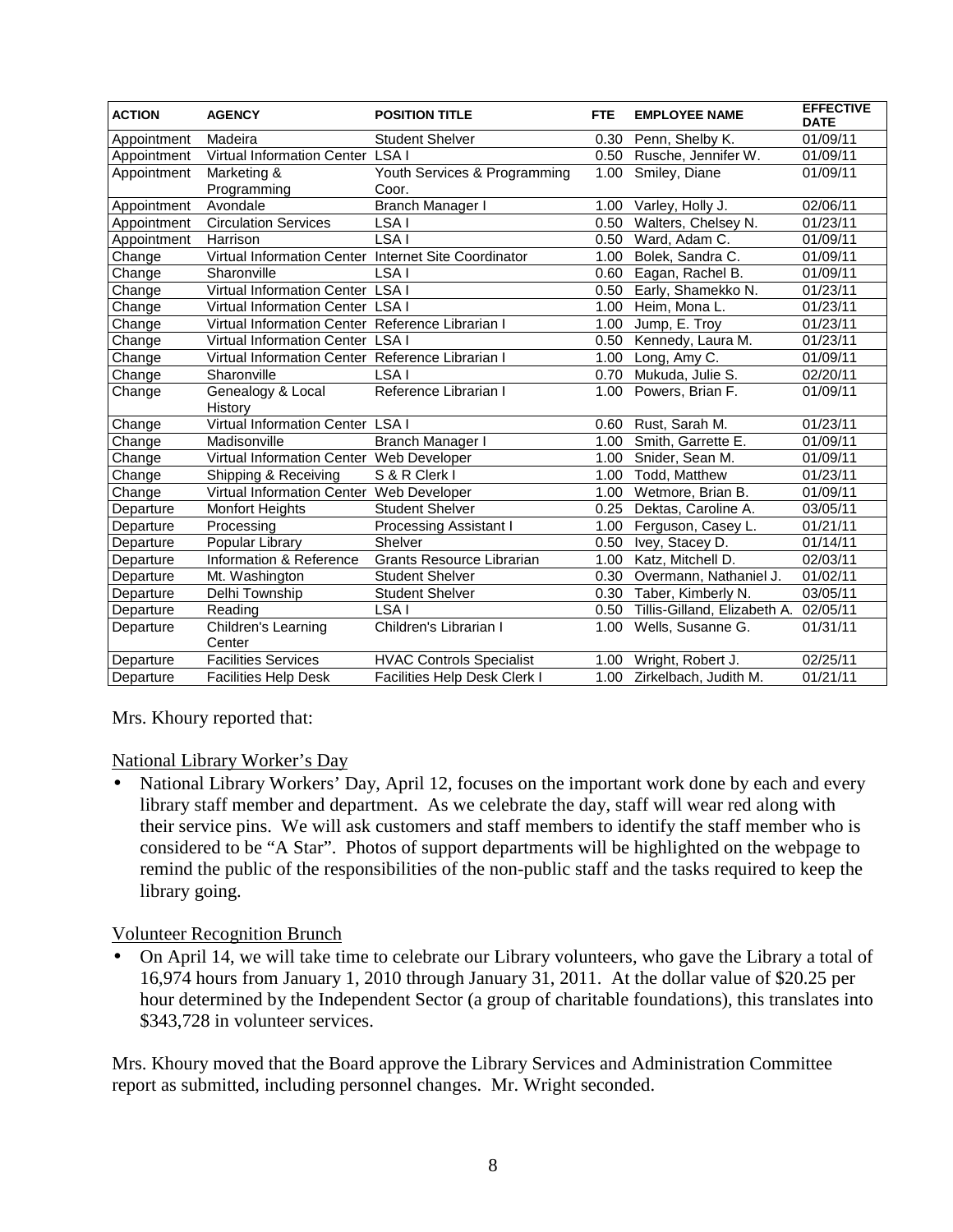Voting for the motion: Mrs. Khoury, Mrs. LaMacchia, Mr. Sittenfeld, Mr. Wright, Mr. Zaring and Mr. Moran … 6 ayes. The motion carried. **(13-2011)** 

# **FISCAL OFFICER'S REPORT**

Ms. Schoettker reported that:

Public Library Fund – Year to Date Comparison

• Public Library Fund receipts for January and February have exceeding the same period last year by 4.9%.

Budget for 2012

• the Hamilton County Budget Commission, on authority of Ohio Revised Code 5705.281, has approved our request to file a modified tax budget for 2012. As in past years, approval has been granted for one year with a requirement for annual review.

Monthly Financial Report

• financial reports were submitted for the periods ending January 31 and February 28, 2011.

Investment Report

• investment reports were submitted for the months ending January 31 and February 28, 2011.

Mrs. LaMacchia moved that the Board approve the Fiscal Officer's Report including the financial and investment reports as submitted. Mr. Wright seconded.

Voting for the motion: Mrs. Khoury, Mrs. LaMacchia, Mr. Sittenfeld, Mr. Wright, Mr. Zaring and Mr. Moran (except pass on investment report)… 6 ayes. The motion carried. **(14-2011)**

# **FINANCE AND AUDIT COMMITTEE REPORTS**

#### Revision of 2011 Estimated Resources and Annual Appropriations

Ms. Schoettker requested authorization to revise 2011 Estimated Resources and ppropriations to provide for receipt and expenditure of a pending LSTA grant for microform digitization. The revisions will be made only if the grant is approved. Related additional expenses of \$49,850 will be paid using existing funding and appropriations in the General Fund and the Gift Fund.

2011 Estimated Resources:

| <b>LSTA Fund</b>                  | Revision    |
|-----------------------------------|-------------|
| <b>Intergovernmental Receipts</b> | \$24,000.00 |
| 2011 Appropriations:              |             |
| <b>LSTA Fund</b>                  | Revision    |
| Capital Outlay                    | \$24,000.00 |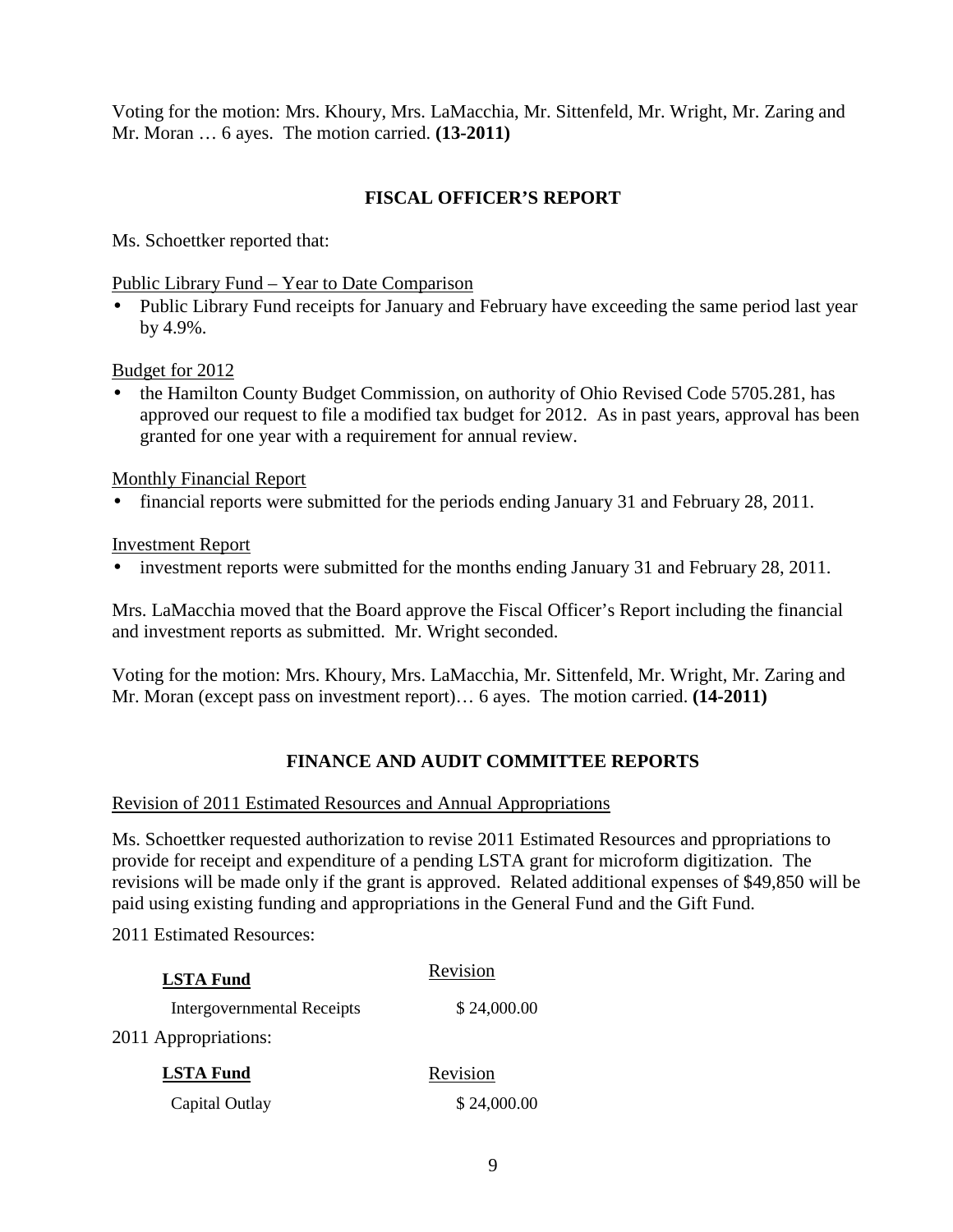# Indemnification Funding

Ms. Schoettker reported that as a political subdivision of the State of Ohio, the Library may not generally execute an indemnification or hold harmless clause for the reason that it constitutes an unsecured and unliquidated obligation in violation of the Ohio Constitution and Revised Code.

At the heart of this issue is the requirement in ORC 5705.41 (D) that "*no subdivision or taxing unit shall … make any contract or give any order involving the expenditure of money unless there is attached thereto a certificate of the fiscal officer of the subdivision that the amount required to meet the obligation…has been lawfully appropriated for such purpose and is in the treasury or in the process of collection to the credit of an appropriate fund free from any previous encumbrances*".

A typical indemnification clause requires the Library to indemnify and hold harmless the other party by defending them against any costs, liabilities, damages or expenses, including attorney fees, that arise out of the Library's acts or omissions or any third party claims. Agreeing to such a statement is certainly *making a contract involving the expenditure of money* and this expense, outside and in addition to the stated contract cost, must be certified by purchase order.

Some vendors have been willing to delete indemnification and hold harmless clauses. Others have agreed to alternate statements, for example, that they are not liable for any breach of contract provisions by the Library, or, that the Library will continue to remain insured for liability purposes. But when a vendor is not willing to amend, we have two choices – walk away from the contract or set aside and certify funding for the potential obligation.

We have walked away from many contracts; we have funded the expense only once, in 2008, when we began offering our customers the ability to pay fines and fees on our website. The companies providing what we judged to be the best online payment gateway (Payflow Pro) and security (Verisign) would not negotiate their terms and conditions. In May 2008, with input from the Hamilton County Prosecuting Attorney, the Board authorized the ongoing certification of \$30,000 in the Insurance/ Indemnification Fund to meet these indemnification exposures. The funds continue to be reserved for this purpose and the purchase order is reissued in January each year.

Two new instances of indemnification have arisen recently. One concerns a subscription based software application that would extract and analyze data from our library system for our use in managing our library material collection. With the ability to make purchasing decisions on the basis of actual performance, we expect to save hundreds of thousands of dollars in annual operating costs. However, the vendor is unwilling to delete or amend indemnification statements in the contract.

In the second instance – compliance validation services for the Payment Card Industry Data Security Standard (PCI-DSS) – the vendor made concessions to meet our needs. But to address the first issue and the likelihood of others in the future, Ms. Schoettker asked the Board to consider amending the May 2008 authorization. Specifically, she requested that the \$30,000 encumbrance issued to Verisign be cancelled and replaced with a new purchase order issued for "Indemnification" in the amount of \$80,000 to cover multiple contracts. Further, that the Executive Director and the Fiscal Officer together determine in which contracts the acceptance of an indemnification clause is justified and therefore covered by the "Indemnification" purchase order.

She advised that the cash balance of the Insurance/Indemnification Fund is \$230,000. This \$80,000 encumbrance will leave \$150,000 for any payment of our insurance deductible, which is \$100,000.

Mrs. LaMacchia moved that Ms. Schoettker's request regarding indemnification be approved as submitted. Mr. Wright seconded.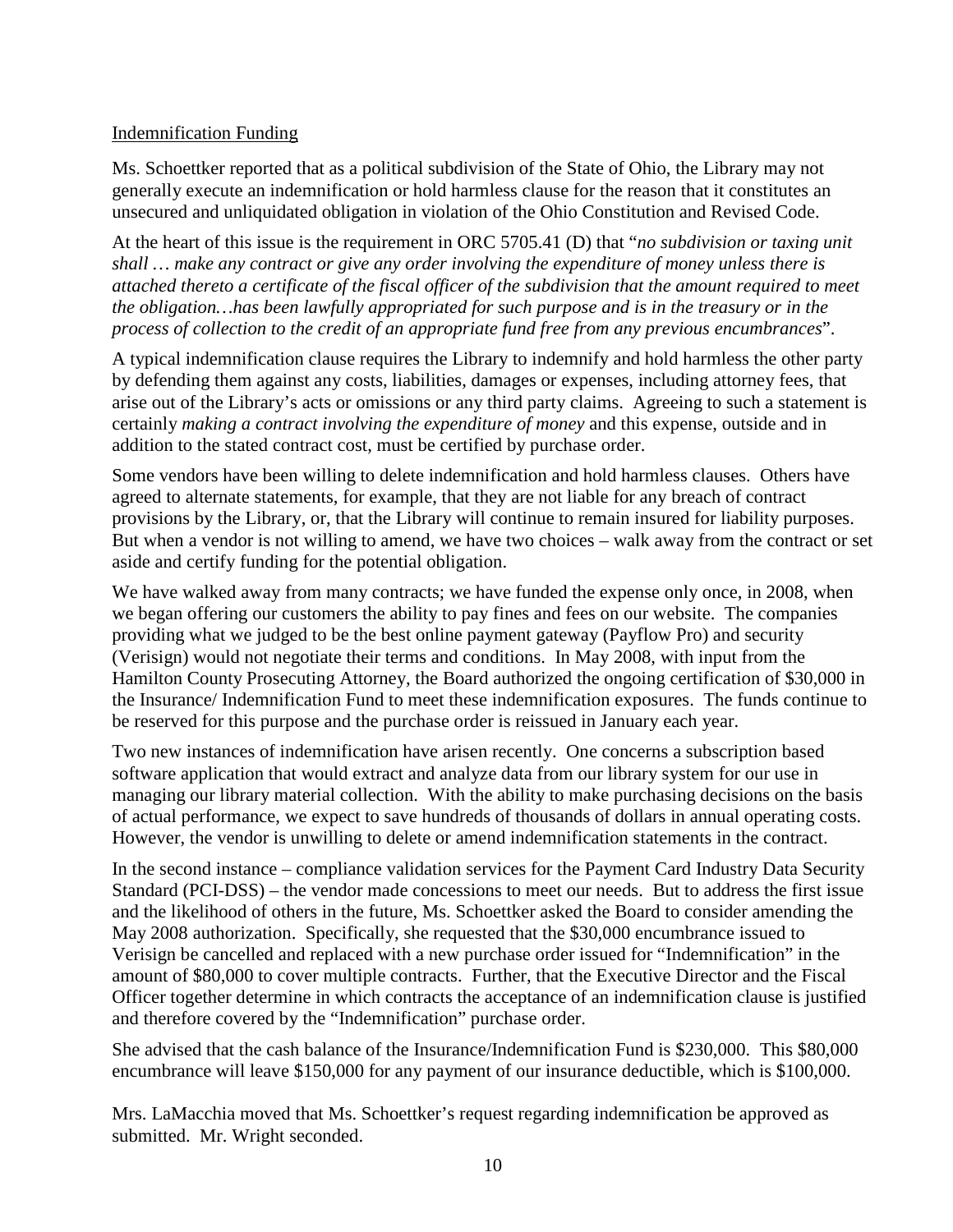Voting for the motion: Mrs. Khoury, Mrs. LaMacchia, Mr. Sittenfeld, Mr. Wright, Mr. Zaring and Mr. Moran … 6 ayes. The motion carried. **(15-2011)**

# **FACILITIES COMMITTEE REPORT**

Mrs. Khoury reported that the Facilities Committee met on February 14. Committee Chairman Robert Hendon was in attendance. Library Trustee Ross Wright participated via phone. Library staff members Kim Fender and Jason Buydos were also in attendance. She presented Committee recommendation that the Board:

2009/10 Ongoing Maintenance Project

- 1. confirm the following change orders:
	- Deduct change order in the amount of (\$690.00) from J K Meurer Corporation for asphalt paving work deleted at Mt. Washington Branch.
	- Change order in the amount of \$2,527.00 to Feldkamp Enterprises Inc. for airflow investigation/balancing at Delhi Branch.

Pleasant Ridge ADA Project

- 2. approve an agreement with Messer Construction for construction management services for the Pleasant Ridge ADA project for an estimated cost of \$237,945 (actual cost could be less or more than estimate).
- 3. request a revised proposal from DNK Architects for the reduced architectural services now required (review of bid submittals, inspection of the work during construction and verification of the completion of the punch list).
- 4. publish the following bid advertisement:

#### **ADVERTISEMENT FOR BIDS**

Sealed bids will be received by the Board of Trustees of the Public Library of Cincinnati and Hamilton County at the Third Floor Administrative Offices of the Main Public Library, 800 Vine St., Cincinnati, Ohio 45202, until 12:00 noon, local time, Tuesday, March 29, 2011, for furnishing of labor, materials, equipment, services and supervision necessary to complete the project titled:

#### **PLEASANT RIDGE BRANCH ADA UPGRADES**

Proposals shall be in accordance with the Contract Documents prepared by DNK Architects. The Construction Manager for the Project is Messer Construction Co. (513-242-1541). Bids received after the stated deadline will not be accepted. Bids by facsimile transmission will not be accepted. Proposals will be publicly opened and read aloud. All interested parties are invited to attend.

Individual lump sum bids for trade contracts TC-01 through TC-09 are requested. The estimate for each contract is:

| Total \$966,494 |
|-----------------|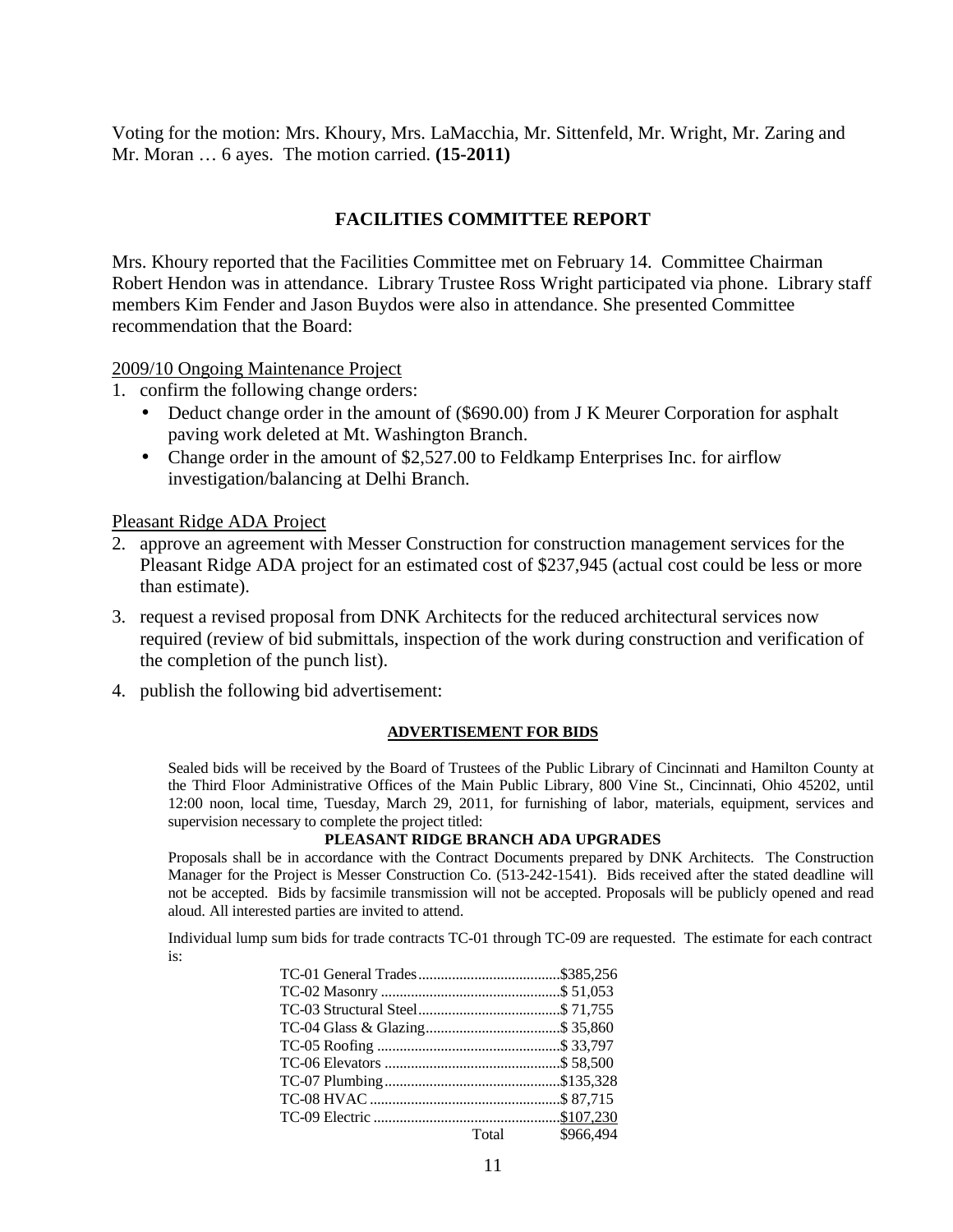Starting Thursday, March 10, 2011, bidders may purchase Contract Documents (full sets only) at the cost of reproduction from Queen City Reprographics, 2863 Sharon Road, Cincinnati, Ohio, 45241, 513-326-2300.

A pre-bid meeting will be held at the Pleasant Ridge Branch, 6233 Montgomery Road, Cincinnati, Ohio on Tuesday March 15, 2011, at 2:00 p.m.

Bidders shall submit with their bid a bid guaranty in the form of either (1) a combined bid guaranty and contract bond for the full amount of the bid or (2) a certified check, cashier's check drawn on a solvent bank or irrevocable letter of credit in the sum of ten percent (10%) of the bid amount, including base bid and alternates, as bid security. The bid guaranty shall be in strict compliance with Sections 153.54, 153.57, 153.571, as applicable. The Bidder to whom the contract is awarded will be required to furnish a contract bond in the sum equal to 100% of the proposal.

Bidders shall comply with the Prevailing Rates on public improvements in Hamilton County, Ohio as ascertained and determined by the Ohio Dept of Commerce, Bureau of Labor & Worker Safety as provided in Section 4115 of the Revised Code of Ohio.

Submitted bids shall not be withdrawn for a period of sixty days following the date of bid opening.

The Owner will award contracts to the lowest responsible bidders.

The Board of Trustees of the Public Library of Cincinnati and Hamilton County reserves the right to reject any or all bids and to waive any informalities in bidding.

By Order of: The Board of Trustees of the Public Library of Cincinnati and Hamilton County, Ohio

5. authorize the Executive Director to review bids with the Facilities Committee, then enter into contracts with the lowest responsible bidders, provided that the total contract cost does not exceed the total contract estimate. Contracts so awarded will be presented to the Board for confirmation at the next regular meeting.

#### Capital Planning

6. approve inclusion and priority order of the following capital projects in the 2012 budget:

Ongoing Maintenance St. Bernard Branch Library Project Reading Branch Library Project Woodlawn Branch Library Project Westwood Branch Parking Clifton Branch Library Project (funded through private donations)

Mrs. Khoury also reported that:

#### Pleasant Ridge ADA Project

• a zoning variance was granted for the Pleasant Ridge ADA project (required because current zoning is RM 1.2 with the Library specified as a conditional use).

#### Monfort Heights Branch

• the Library has contacted structural engineering firm THP Limited Inc. to review cracks on the branch's walls and floors.

#### Wyoming Branch Library

• in response to a report that Wyoming's Community Development Director has proposed the relocation of the Wyoming Branch to 400 Wyoming Avenue, the Facilities Committee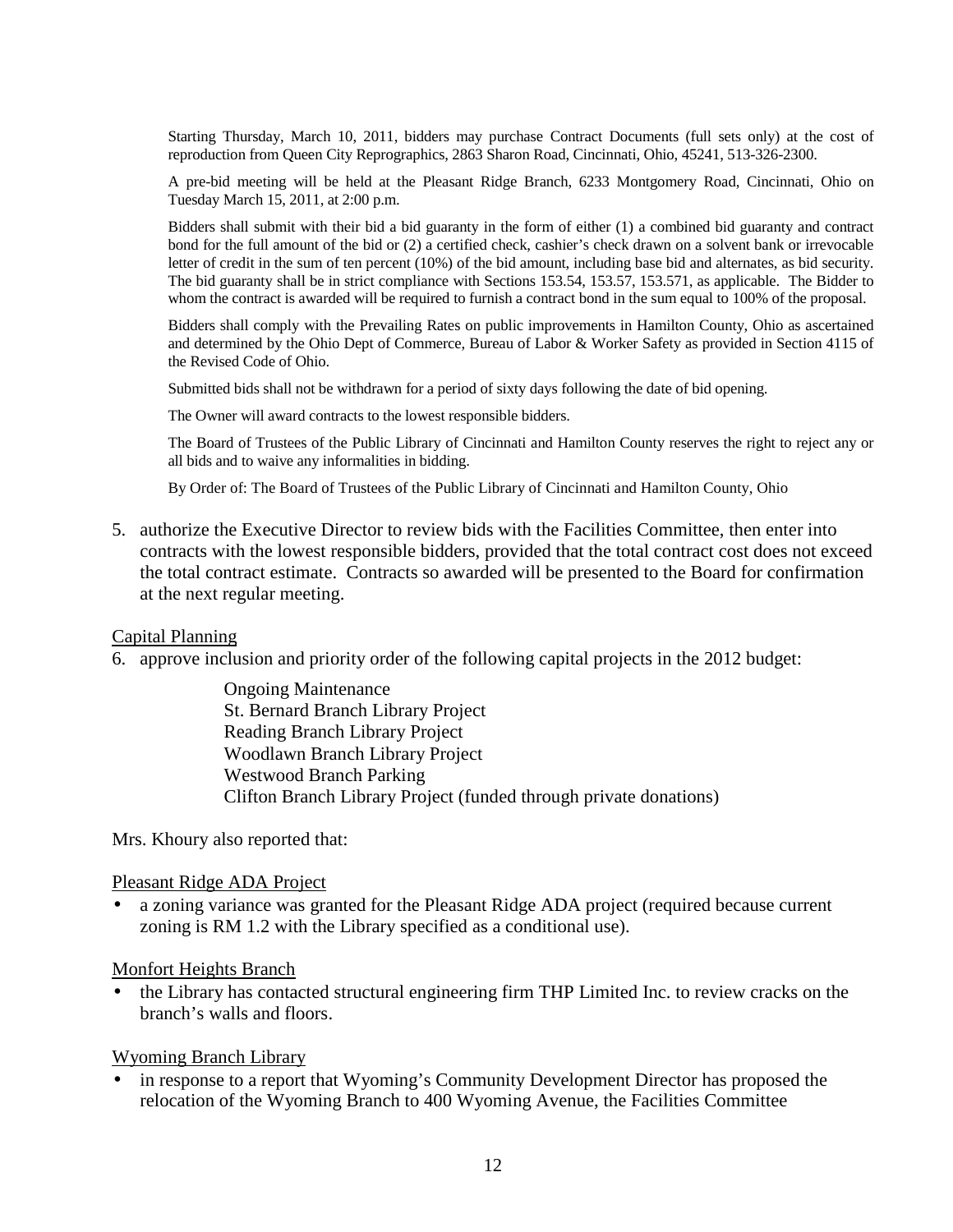emphasized that they would consider relocating the Wyoming Branch only if the new branch was constructed at no cost to the Library.

In response to a question about the seriousness of the issues at Monfort Heights, Ms. Fender and Mr. Buydos advised that the work would require public bidding and could cost \$75,000, in addition to engineering fees of approximately \$25,000.

Mrs. Khoury moved that the Board approve the Facilities Committee recommendations as submitted. Mr. Wright seconded.

Voting for the motion: Mrs. Khoury, Mrs. LaMacchia, Mr. Sittenfeld, Mr. Wright, Mr. Zaring and Mr. Moran … 6 ayes. The motion carried. **(16-2011)**

Mr. Wright presented recommendations that the Board:

2009/10 Ongoing Maintenance Project

- execute Certificates of Substantial Completion with contractors J.K. Meurer and Solica Construction, effective December 31, 2010:
- confirm the following change orders:
	- Change order in the amount of \$11,898.30 to United Electric Company Inc. for electrical work related to lighting at Green Township.
	- Deduct change order in the amount of (\$27,572.31) to Solica Construction for return of their unused contract allowance.

Reading Branch Lease

• approve an addendum to the Reading Branch lease, replacing the current three-year renewal option at a 3% annual increase to a one year renewal (through July 31, 2012) with no increase in rent.

Mr. Wright moved that the Board approve the Facilities Committee Report as submitted. Mrs. LaMacchia seconded.

Voting for the motion: Mrs. Khoury, Mrs. LaMacchia, Mr. Sittenfeld, Mr. Wright, Mr. Zaring and Mr. Moran … 6 ayes. The motion carried. **(17-2011)** 

# **DEVELOPMENT COMMITTEE REPORT**

Mrs. LaMacchia reported that:

The Library

• the Library and Foundation were represented at the Cincinnati Bar Association's Advanced Estate Planning Seminar, where materials regarding the Clifton Branch project and the Foundation's new endowment initiative were distributed.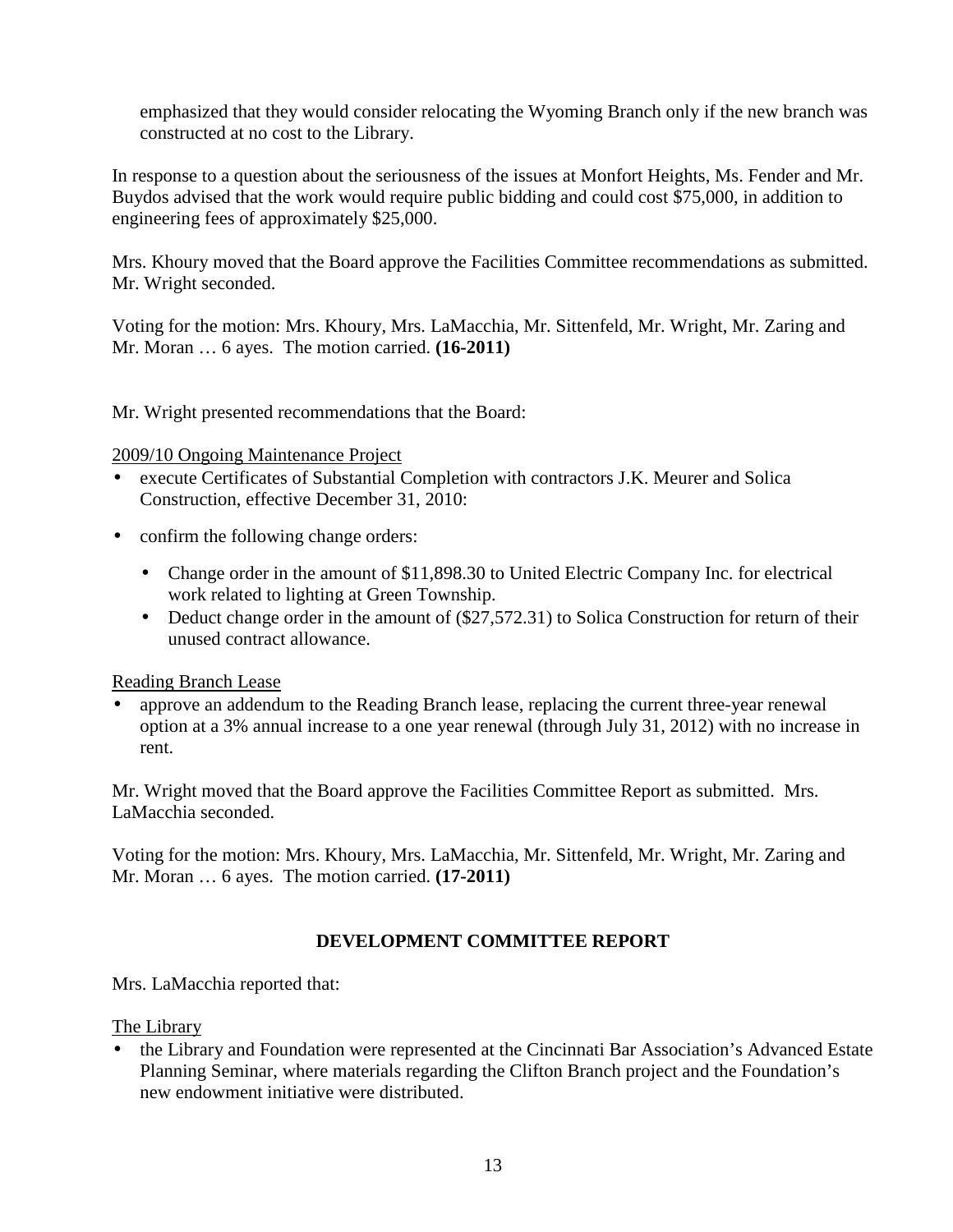# Library Foundation

- at it's quarterly meeting on January 20, the Foundation:
	- approved revisions to the services agreement with the Library (necessitated by the hiring of an Executive Director)
	- adopted a new investment policy
	- engaged US Bank as its investment advisor, established a permanent endowment and authorized the transfer of all funds donated for the endowment to the permanent endowment fund account at US Bank
	- hired Whitmer & Co. to conduct an annual financial review and prepare tax forms.

Missy Deters, the Foundation's new Executive Director, was introduced to the Board. She spoke to them about the Foundation's new website and their upcoming event in honor of Joseph S. Stern Jr.

Re-Dedication of Cincinnati Room – Joseph S. Stern Jr. Cincinnati Room

• on May 19, the Foundation will host a donor appreciation event, when the Cincinnati Room will be renamed the Joseph S. Stern, Jr. Cincinnati Room in recognition of Mr. Stern's 40 years of service as a Library Trustee and the Stern family's \$1 million gift to the Library Foundation. Donors will be the first to see the 1848 Cincinnati Riverfront Panorama daguerreotype in its new, interactive display.

Friends of the Public Library

- at their quarterly meeting on January 28, the Friends approved their FY 2012 budget, which includes \$225,000 in Library support, including \$22,500 for purchase of nine Early Literacy Station computers. In addition, they approved funding the purchase of four more stations from unspent FY 2011 funds.
- the most recent book sale at the Bond Hill Branch in February grossed \$1,921; a sale at the Black Book Fair in February at Woodward High School netted \$809. The next scheduled sale will be held at the Symmes Township Branch on April 28-30.

Mrs. LaMacchia moved that the Board approve the Development Committee Report as submitted, including approval of the revised services agreement with the Foundation. Mrs. Khoury seconded.

Voting for the motion: Mrs. Khoury, Mrs. LaMacchia, Mr. Sittenfeld, Mr. Wright, Mr. Zaring and Mr. Moran … 6 ayes. The motion carried. **(18-2011)** 

# **COMMUNITY AND PUBLIC RELATIONS COMMITTEE REPORT**

Mr. Sittenfeld presented a report on programs and related promotional activities, exhibits and notable media coverage and press releases, including:

- Programs for St. Patrick's Day, Jeff Shaara's Author Visit, National Poetry Month, Children's Book Week & Author Marc Brown and the unveiling of 1848 Cincinnati Riverfront Panorama
- Exhibits: *Cincinnati Public Schools City Wide Art Exhibition* and *This Is Strobridge!*

The report was received and filed.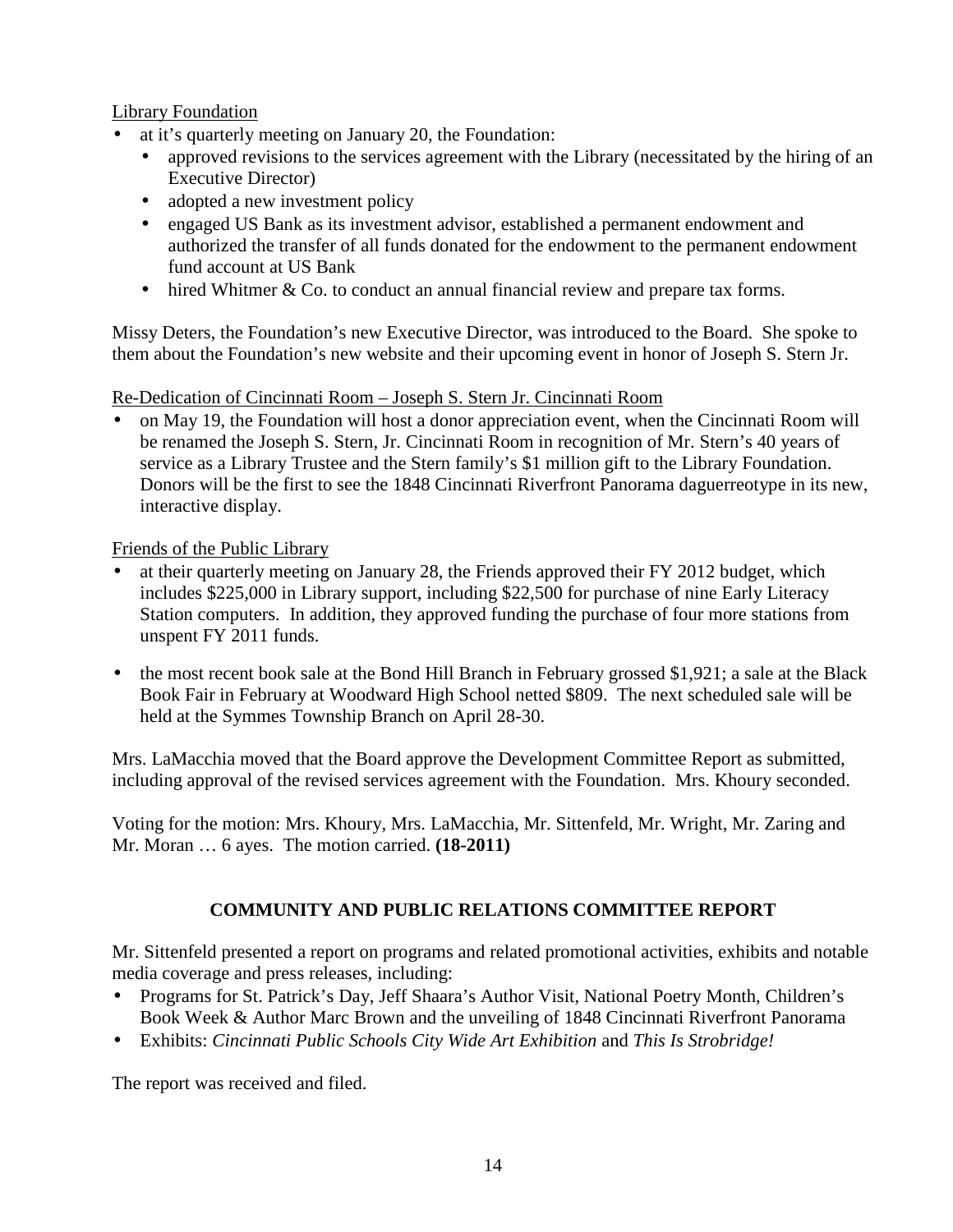# **LEGISLATIVE AFFAIRS AND LAW COMMITTEE REPORT**

## Mr. Wright reported that:

### State Biennium Budget

• Governor Kasich is expected to introduce his budget on March 15. Lynda Murray, of the Ohio Library Council (OLC), has been meeting with legislators and House and Senate leadership and has asked every library to provide their legislators with information about the service reductions they've made and the vital services they offer. Mr. Wright presented a letter written by Board President William Moran to Governor Kasich.

Mrs. LaMacchia asked that this letter be shared with other legislators.

### OLC Legislative Day

• Library staff members and Foundation Executive Director Missy Deters will meet with each of the 11 legislators representing Hamilton County at OLC's Legislative Day on March 24. As Chair of OLC's Government Relations Committee, Ms. Fender will present testimony on behalf of all Ohio public libraries at our budget hearing before the House Finance Committee.

### Retirement System Reform

• House Bill 69 and Senate Bill 3 are companion bills on retirement system reform, including the system covering Library staff, the Ohio Public Employee Retirement System (OPERS). HB 69 includes recommendations OPERS made to the General Assembly last year and would achieve the goal of making OPERS solvent after portfolio losses in 2008-09. Provisions include changes in the number of years used to calculate final average salary, changes to cost of living adjustments for retirees and changes to the number of years of service needed to retire. The legislation includes a provision for staff with 25 or more years of service on the effective date of the legislation to be grandfathered under the current plan if they retire within five years of the effective date of the legislation. This is likely to increase the number of staff retirements in the next 5-6 years. None of these changes directly impact the Library's budget.

#### Senate Bill 5

• Senate Bill 5, which would change collective bargaining in Ohio, would have no immediate impact on the Library or our staff since our only union was decertified in 2010.

# House Bill 3

• House Bill 3, which would eliminate the Estate Tax, would have only a small impact on the Public Library Fund since only 20% of the tax goes into the state General Revenue Fund.

#### House Bill 88

• House Bill 88 is legislation introduced at the very end of last session (HB 566) to correct a perceived problem in the state statute, specifically that the statute suggested that county prosecutors were not the legal representatives for all public libraries. The bill does not *require* libraries to use their county prosecutor, but rather *allows* them the option of using their county prosecutor or outside counsel. Hamilton County Prosecutor Joe Deters has already indicated that his office will continue to be the legal representative for the Library.

The County Commissioners Association of Ohio (CCAO) plans to introduce legislation that will require libraries and townships to pay for their county prosecutors' legal services. The OLC will